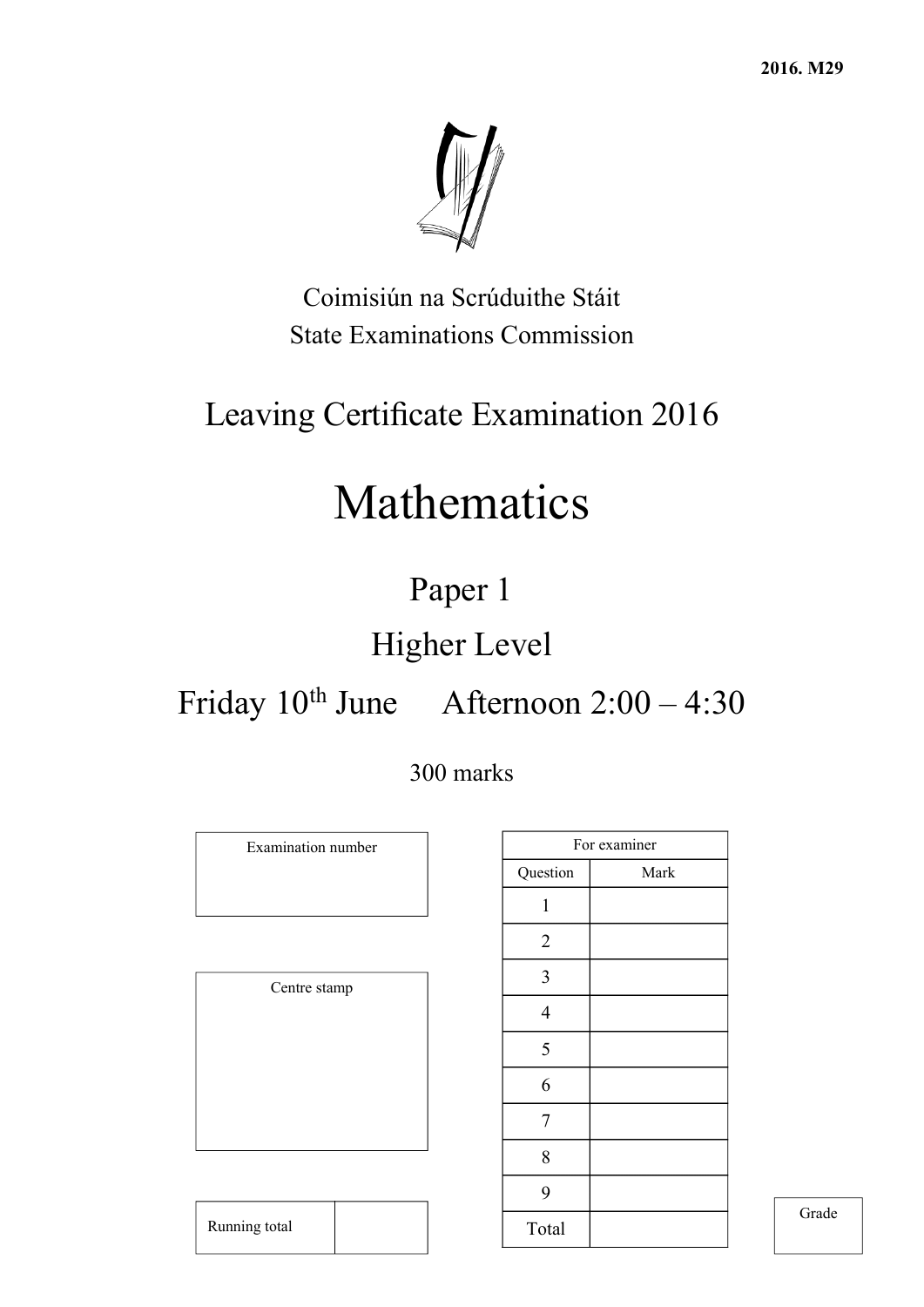### **Instructions**

There are **two** sections in this examination paper.

| Section A | Concepts and Skills       | 150 marks | 6 questions |
|-----------|---------------------------|-----------|-------------|
| Section B | Contexts and Applications | 150 marks | 3 questions |

Answer **all nine** questions.

Write your answers in the spaces provided in this booklet. You may lose marks if you do not do so. There is space for extra work at the back of the booklet. You may ask the superintendent for more paper. Label any extra work clearly with the question number and part.

The superintendent will give you a copy of the *Formulae and Tables* booklet. You must return it at the end of the examination. You are not allowed to bring your own copy into the examination.

You will lose marks if you do not show all necessary work.

You may lose marks if you do not include appropriate units of measurement, where relevant.

You may lose marks if you do not give your answers in simplest form, where relevant.

Write the make and model of your calculator(s) here:

| <u> 1989 - Johann Stoff, amerikansk politiker (d. 1989)</u> |  |  |
|-------------------------------------------------------------|--|--|
|                                                             |  |  |
|                                                             |  |  |
|                                                             |  |  |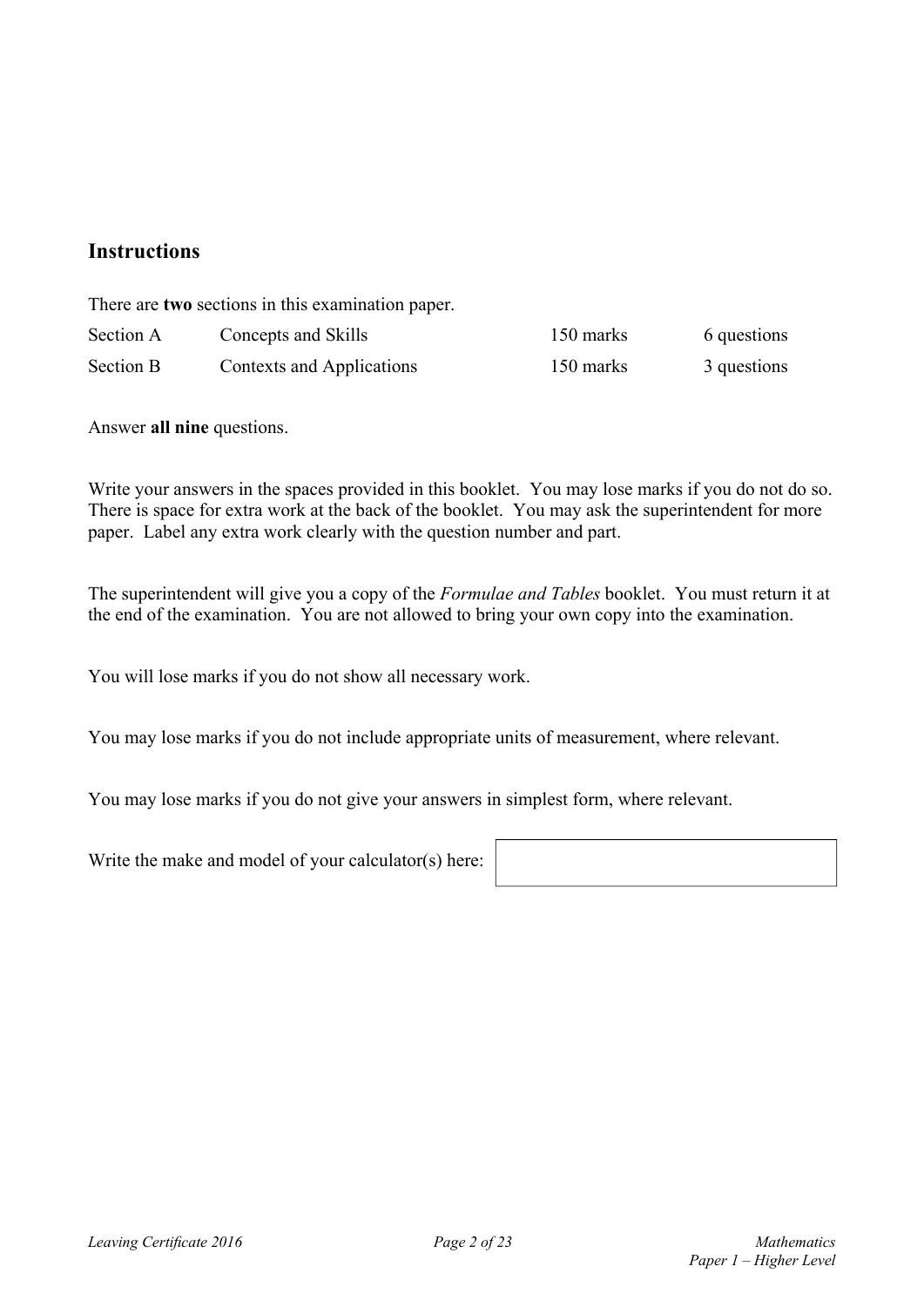### **Section A Concepts and Skills** 150 marks **150 marks**

Answer **all six** questions from this section.

### **Question 1 (25 marks)**

(a)  $(-4 + 3i)$  is one root of the equation  $az^2 + bz + c = 0$ , where *a*, *b*,  $c \in \mathbb{R}$ , and  $i^2 = -1$ . Write the other root.



**(b)** Use De Moivre's Theorem to express  $(1 + i)^8$  in its simplest form.



**(c)**  $(1 + i)$  is a root of the equation  $z^2 + (-2 + i)z + 3 - i = 0$ .

Find its other root in the form  $m + ni$ , where  $m, n \in \mathbb{R}$ , and  $i^2 = -1$ .



Page Running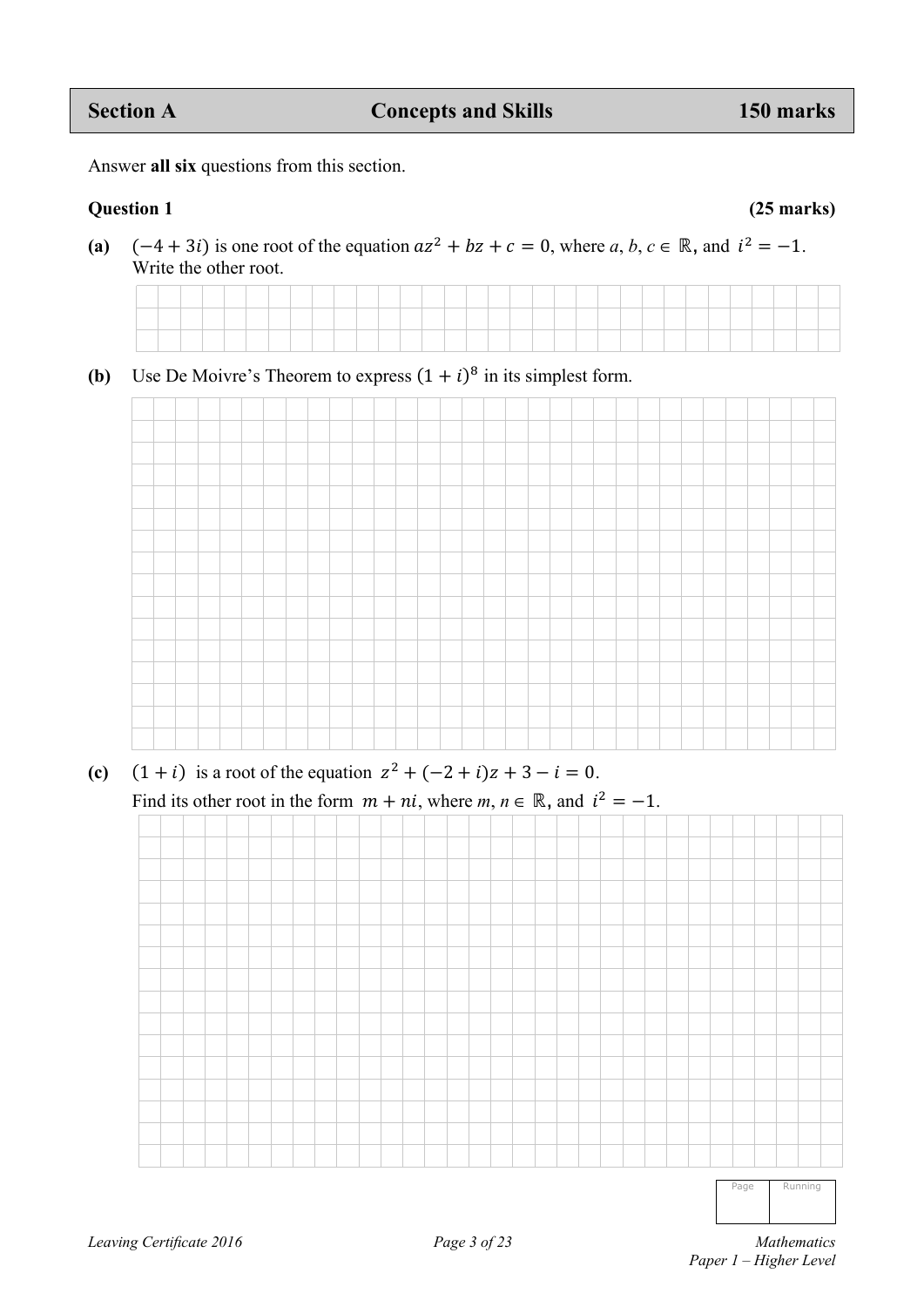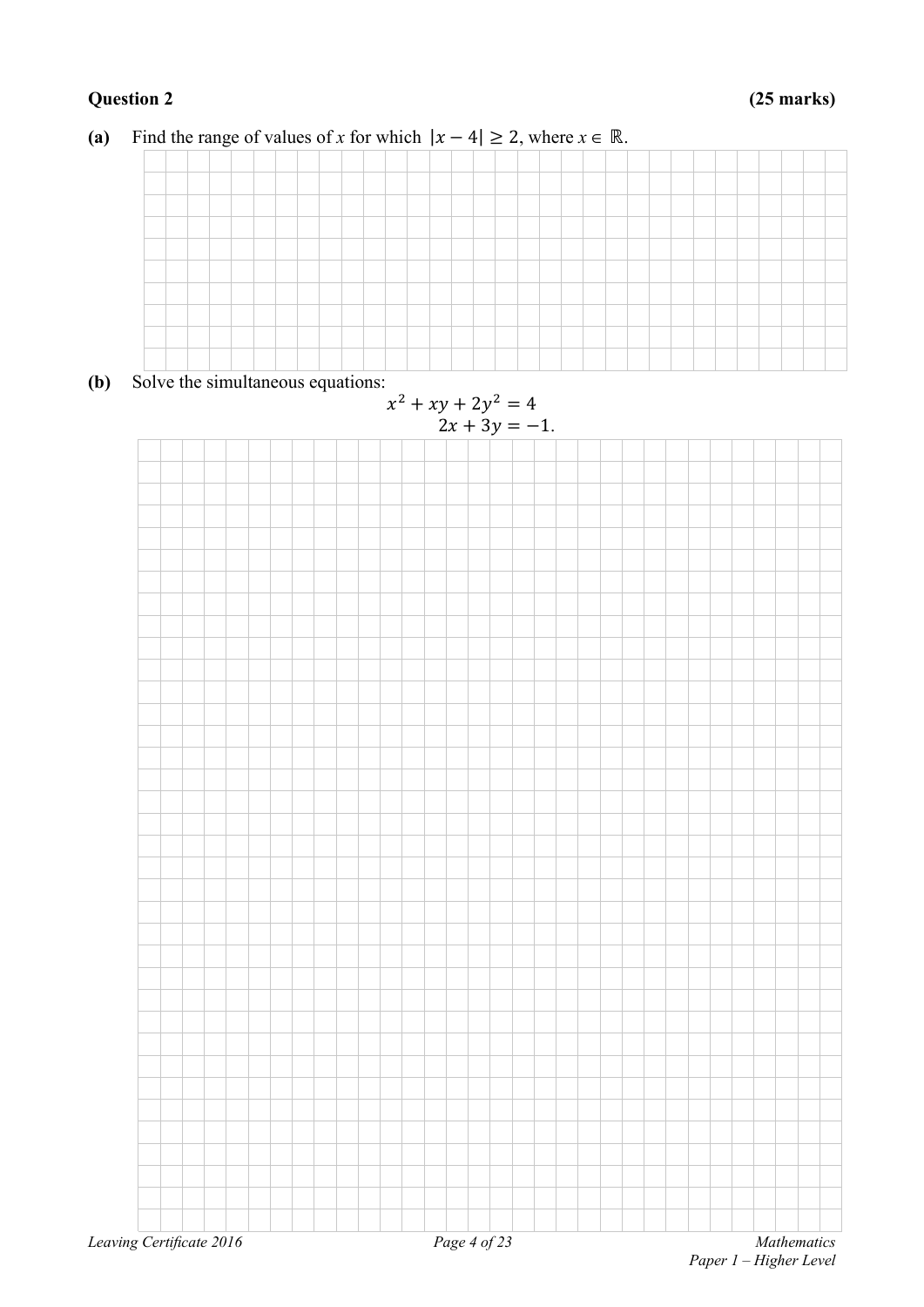### **Question 3 (25 marks)**

(a) (i)  $f(x) = \frac{2}{e^x}$  and  $g(x) = e^x - 1$ , where  $x \in \mathbb{R}$ . Complete the table below. Write your values correct to two decimal places where necessary.

| $\boldsymbol{x}$       | 0.5 | ln(4) |
|------------------------|-----|-------|
| $f(x) = \frac{2}{e^x}$ |     |       |
| $g(x) = e^x - 1$       |     |       |

**(ii)** In the grid on the right, use the table to draw the graphs of  $f(x)$  and  $g(x)$  in the domain  $0 \le x \le \ln(4)$ . Label each graph clearly.



**(iii)** Use your graphs to estimate the value of *x* for which  $f(x) = g(x)$ .

|  | _____ | _____ | _____ | _____ |  |  |  |
|--|-------|-------|-------|-------|--|--|--|
|  |       |       |       |       |  |  |  |
|  |       |       |       |       |  |  |  |

**(b)** Solve  $f(x) = g(x)$  using algebra.



 *Paper 1 – Higher Level*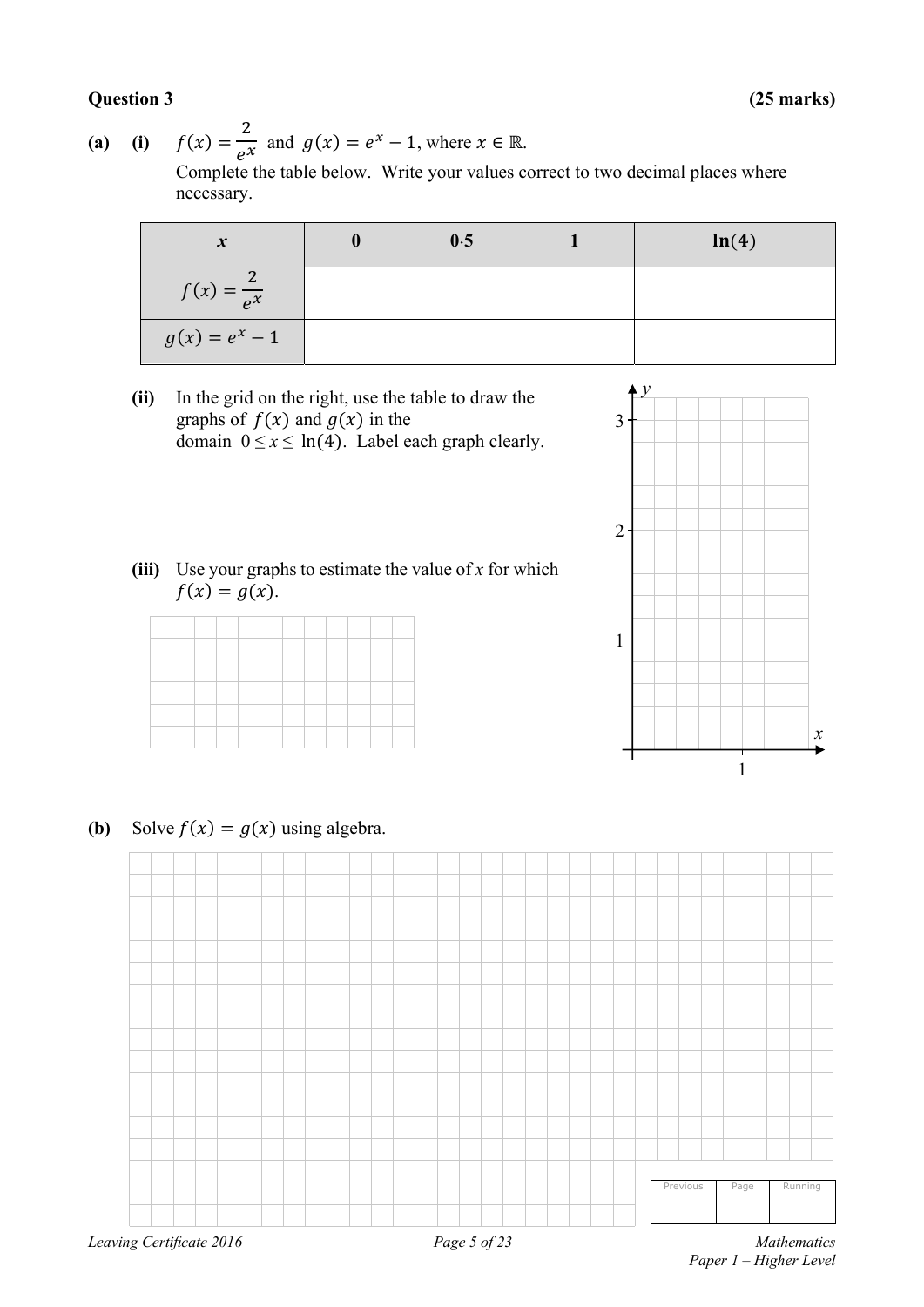### **Question 4 (25 marks)**



### (a) Prove by induction that  $8^n - 1$  is divisible by 7 for all  $n \in \mathbb{N}$ .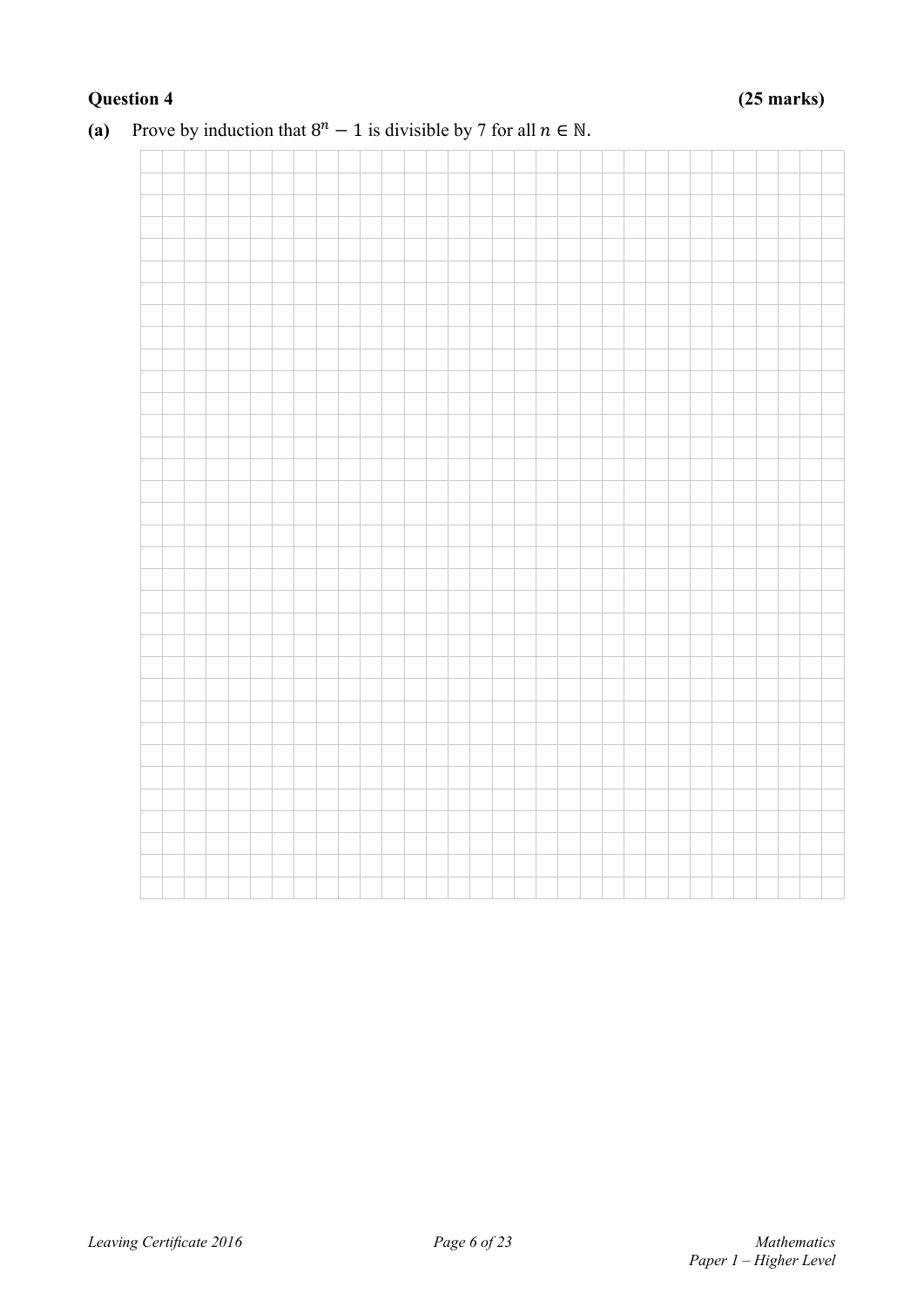**(b)** Given  $\log_a 2 = p$  and  $\log_a 3 = q$ , where  $a > 0$ , write each of the following in terms of *p* and *q*:

| (i) $\log_a \frac{8}{3}$ |  |  |  |  |  |  |  |  |  |  |  |  |  |  |  |  |
|--------------------------|--|--|--|--|--|--|--|--|--|--|--|--|--|--|--|--|
|                          |  |  |  |  |  |  |  |  |  |  |  |  |  |  |  |  |
|                          |  |  |  |  |  |  |  |  |  |  |  |  |  |  |  |  |
|                          |  |  |  |  |  |  |  |  |  |  |  |  |  |  |  |  |
|                          |  |  |  |  |  |  |  |  |  |  |  |  |  |  |  |  |
|                          |  |  |  |  |  |  |  |  |  |  |  |  |  |  |  |  |
|                          |  |  |  |  |  |  |  |  |  |  |  |  |  |  |  |  |
|                          |  |  |  |  |  |  |  |  |  |  |  |  |  |  |  |  |
|                          |  |  |  |  |  |  |  |  |  |  |  |  |  |  |  |  |
|                          |  |  |  |  |  |  |  |  |  |  |  |  |  |  |  |  |





| Previous | Page | Running |
|----------|------|---------|
|          |      |         |
|          |      |         |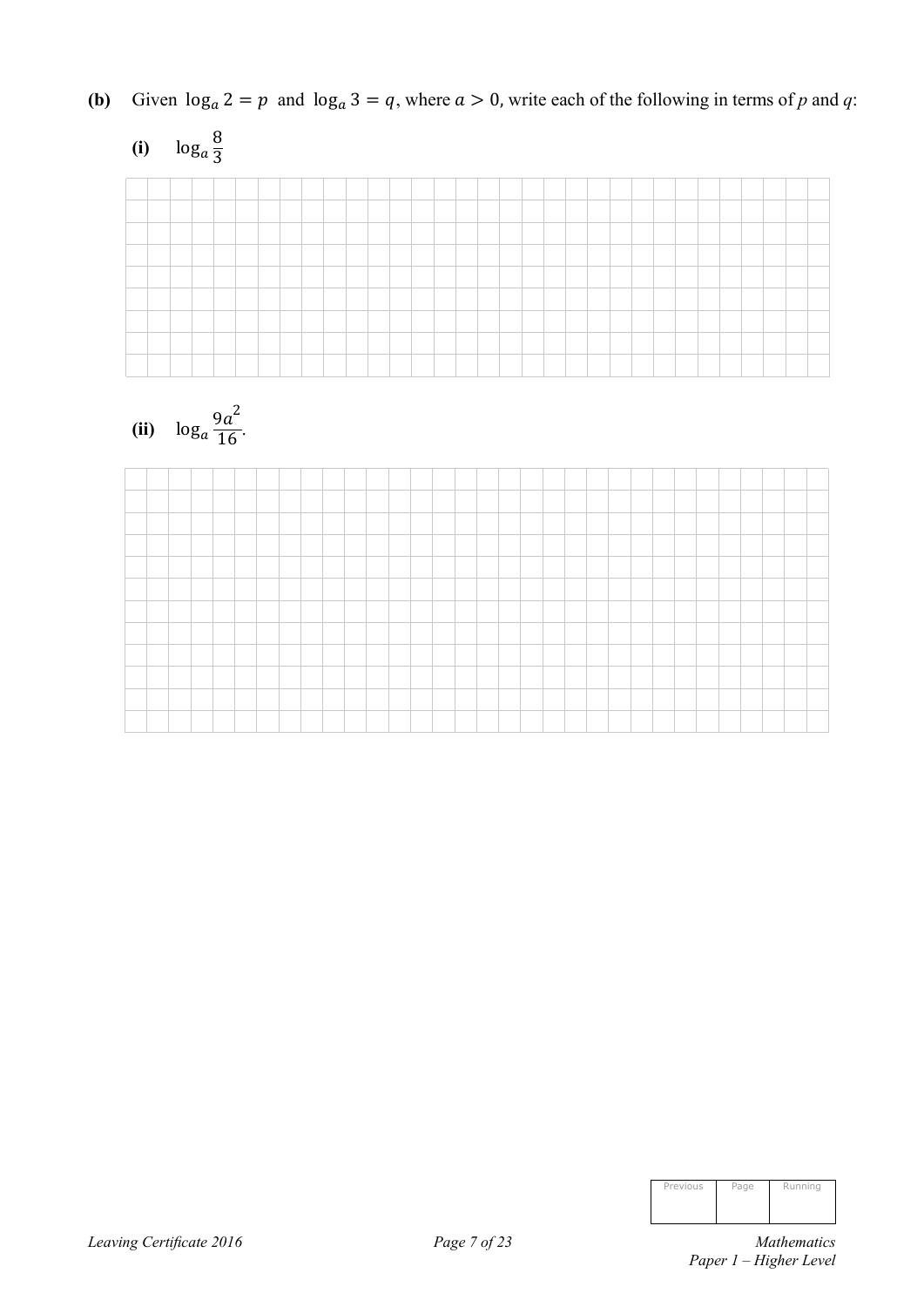

### **(ii)** Verify, with this value of *x*, that the lengths of the sides of the triangle above form a pythagorean triple.

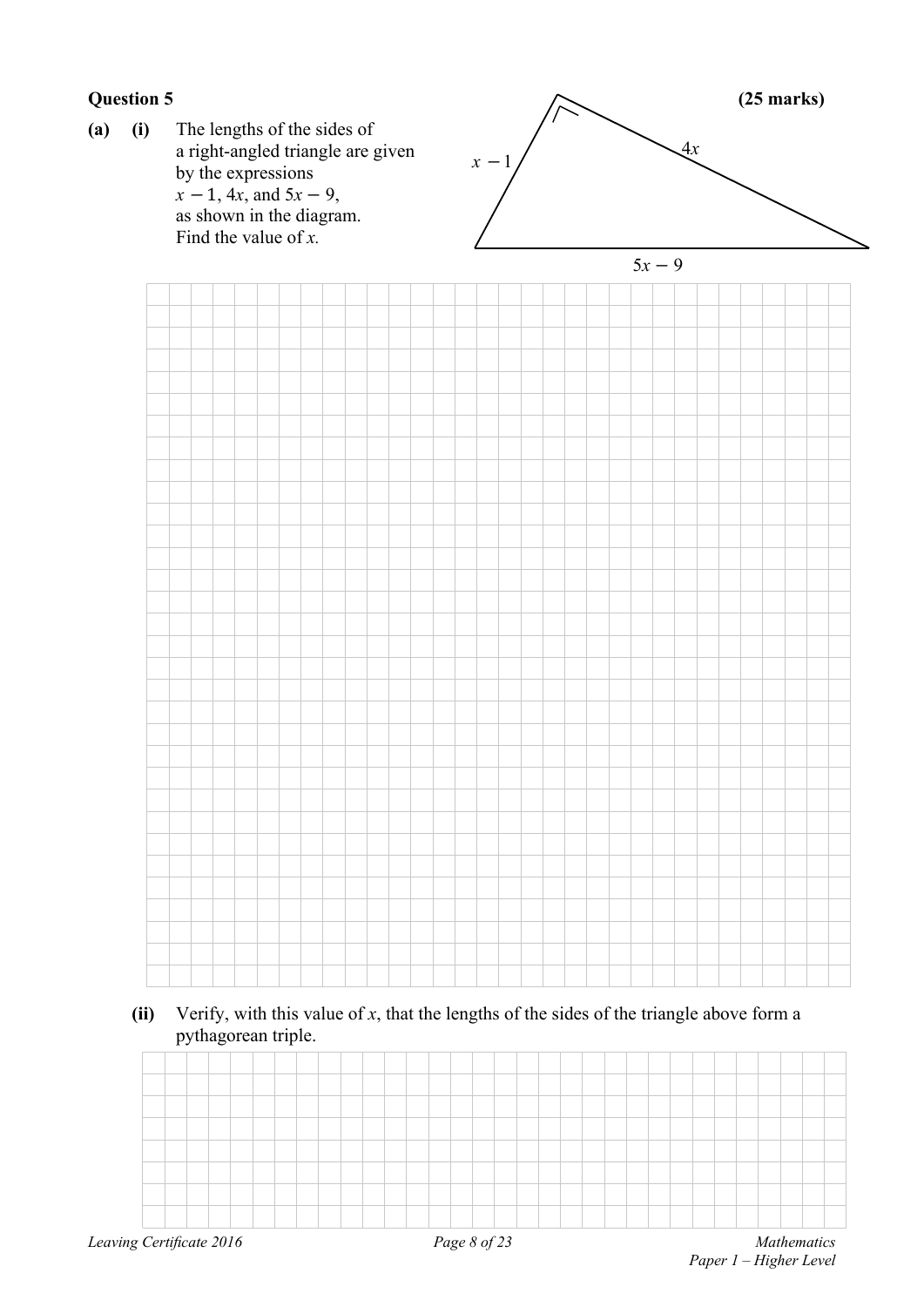

### **(b)** (i) Show that  $f(x) = 3x - 2$ , where  $x \in \mathbb{R}$ , is an injective function.

(ii) Given that  $f(x) = 3x - 2$ , where  $x \in \mathbb{R}$ , find a formula for  $f^{-1}$ , the inverse function of f. Show your work.

| Previous | Page | Running |
|----------|------|---------|
|          |      |         |
|          |      |         |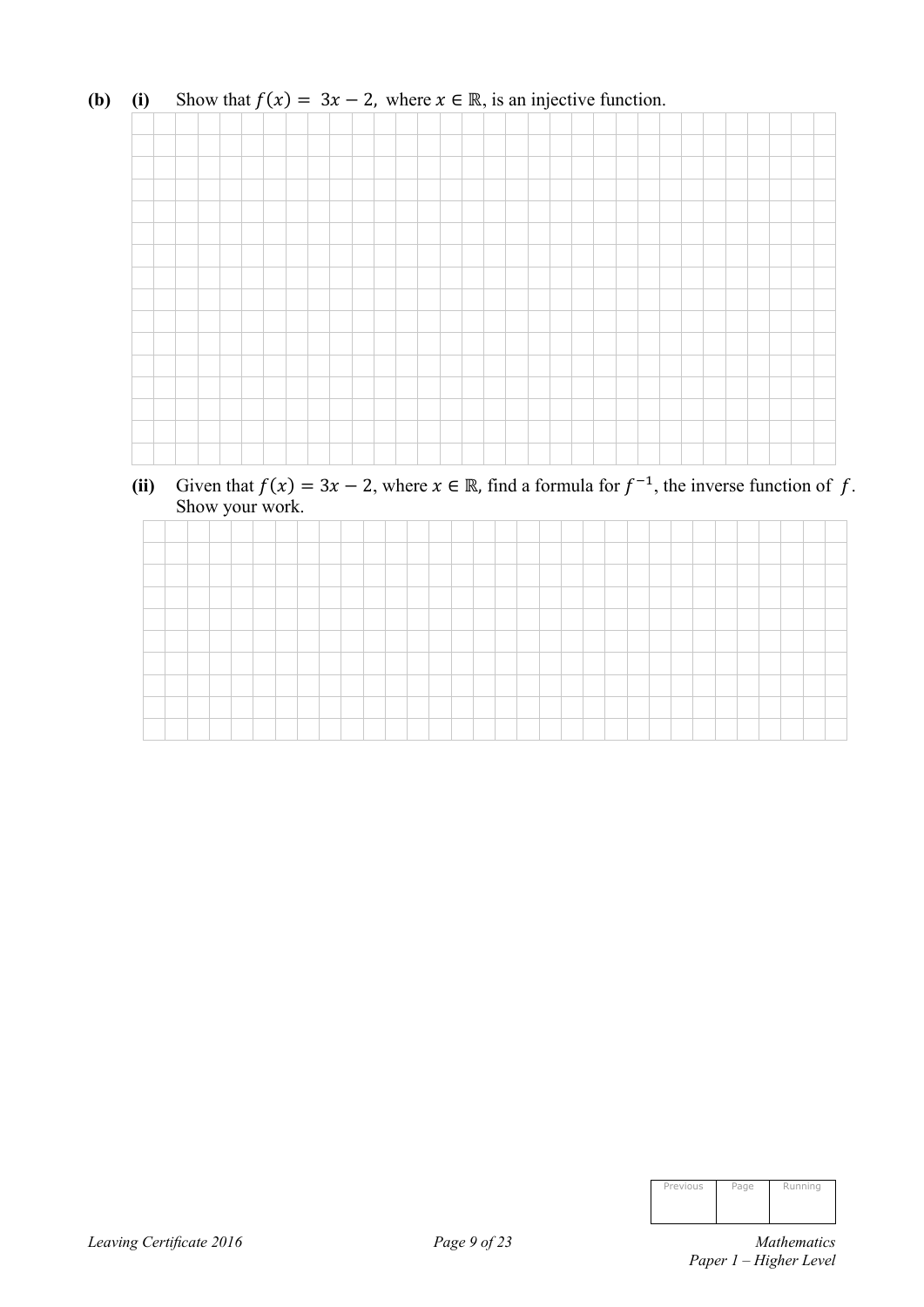

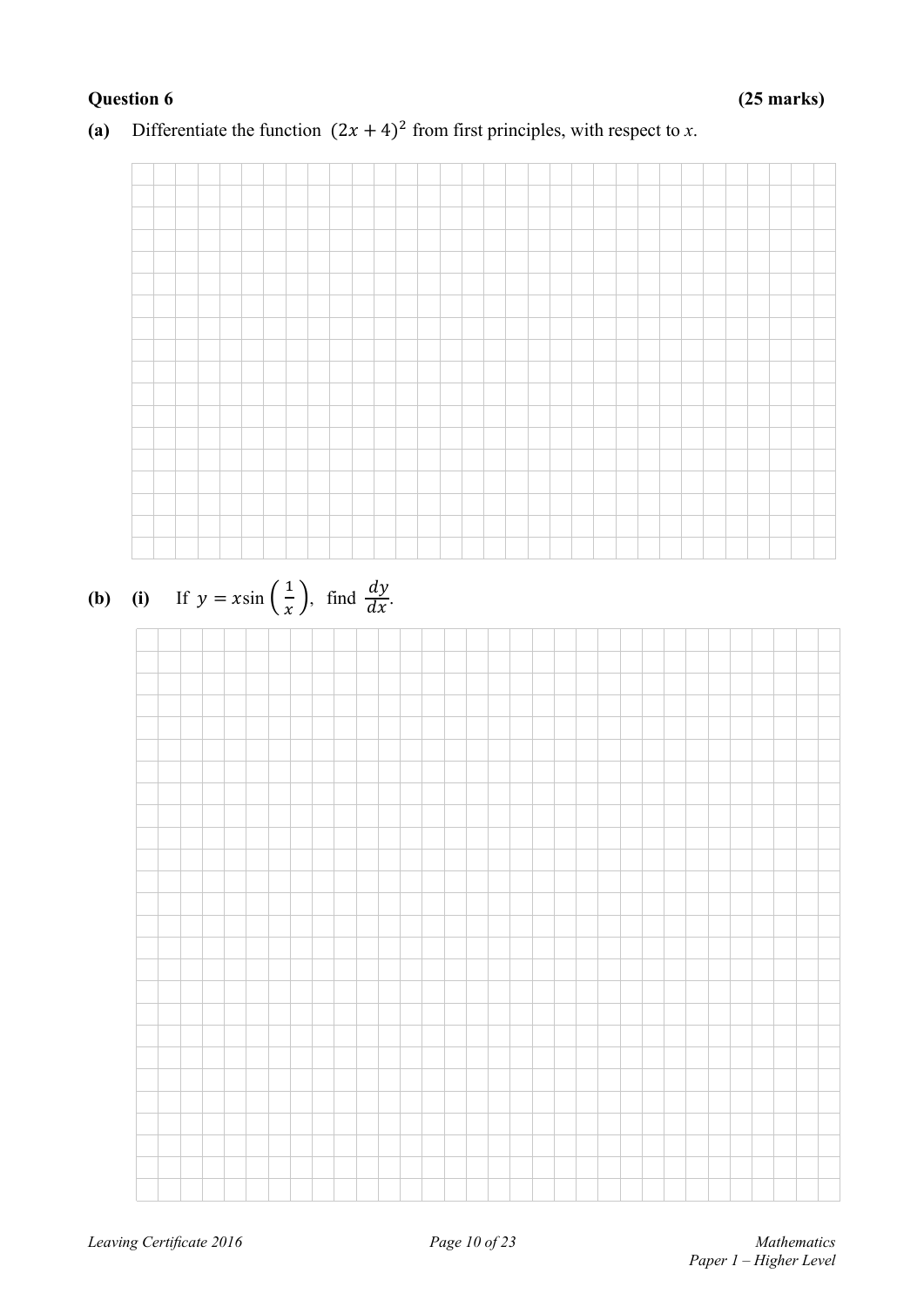(ii) Find the slope of the tangent to the curve  $y = x \sin\left(\frac{1}{x}\right)$ , when  $x = \frac{4}{\pi}$  $\frac{1}{\pi}$ . Give your answer correct to two decimal places.



| Previous | Page | Running |
|----------|------|---------|
|          |      |         |
|          |      |         |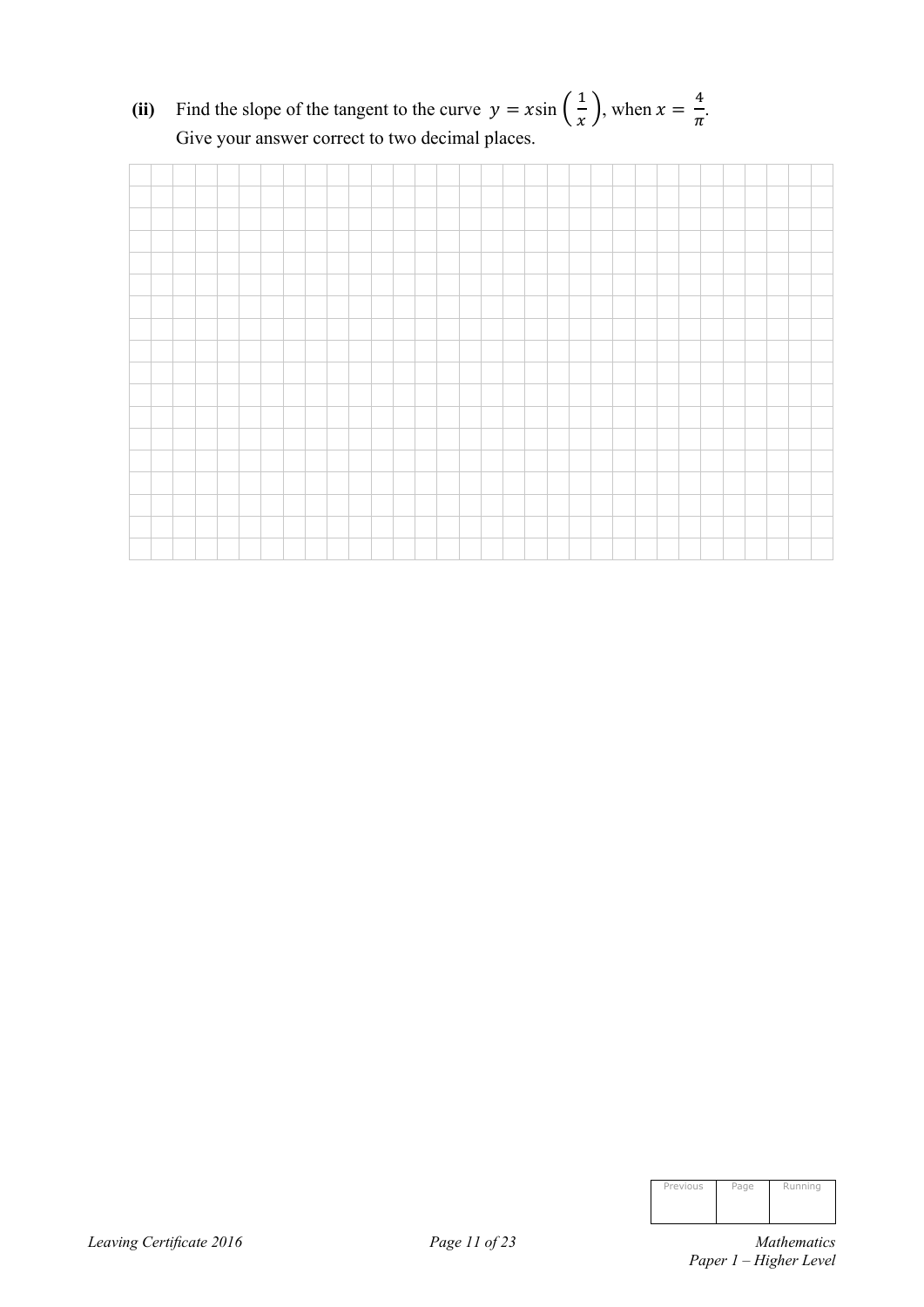(a) (i) Air is pumped into a spherical exercise ball at the rate of  $250 \text{ cm}^3$  per second. Find the rate at which the radius is increasing when the radius of the ball is 20 cm*.*  Give your answer in terms of  $\pi$ .



### **(ii)** Find the rate at which the surface area of the ball is increasing when the radius of the ball is 20 cm.

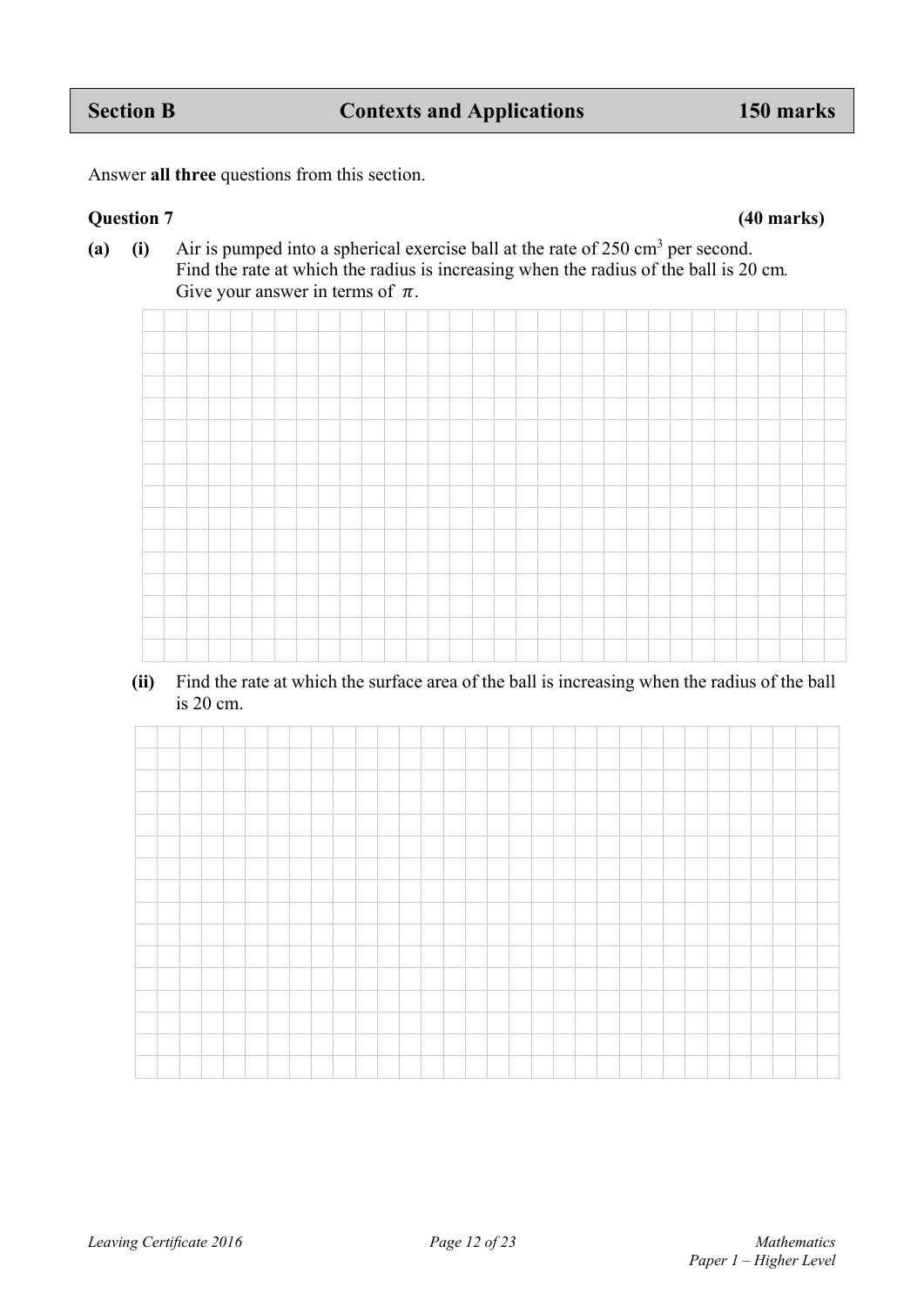**(b)** The inflated ball is kicked into the air from a point *O* on the ground. Taking *O* as the origin,  $(x, f(x))$  approximately describes the path followed by the ball in the air, where

$$
f(x) = -x^2 + 10x
$$

and both  $x$  and  $f(x)$  are measured in metres.

 **(i)** Find the values of *x* when the ball is on the ground.



**(ii)** Find the average height of the ball above the ground, during the interval from when it is kicked until it hits the ground again.

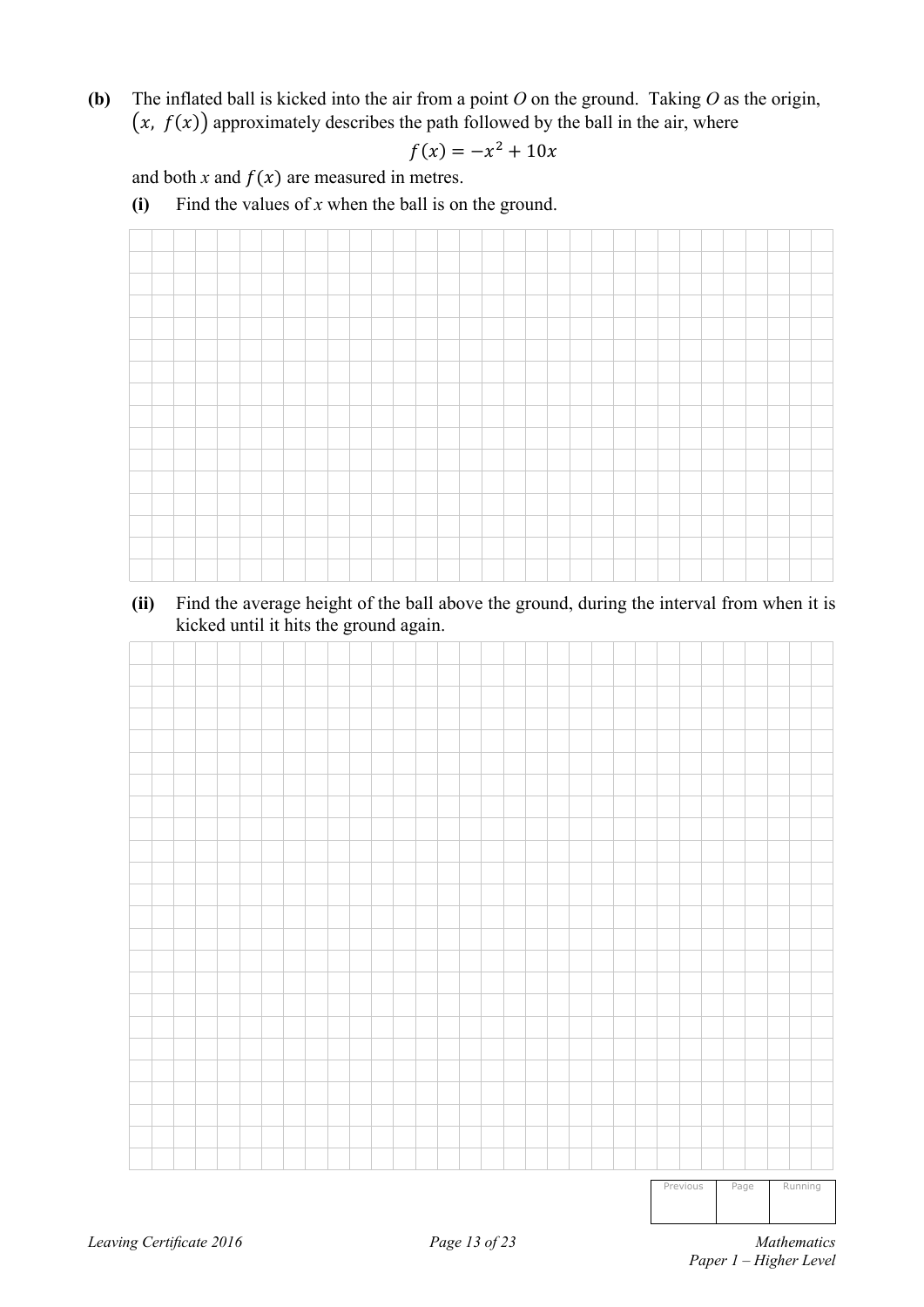**Question 8 (55 marks)** 

**(a)** The diagram shows Sarah's first throw at the basket in a basketball game. The ball left her hands at *A* and entered the basket at *B*. Using the co-ordinate plane with  $A(-0.5, 2.565)$  and  $B(4.5, 3.05)$ , the equation of the path of the centre of the ball is

$$
f(x) = -0.274x^{2} + 1.193x + 3.23,
$$

where both *x* and  $f(x)$  are measured in metres.

**(i)** Find the maximum height reached by the centre of the ball, correct to three decimal places.





**(ii)** Find the acute angle to the horizontal at which the ball entered the basket. Give your answer correct to the nearest degree.

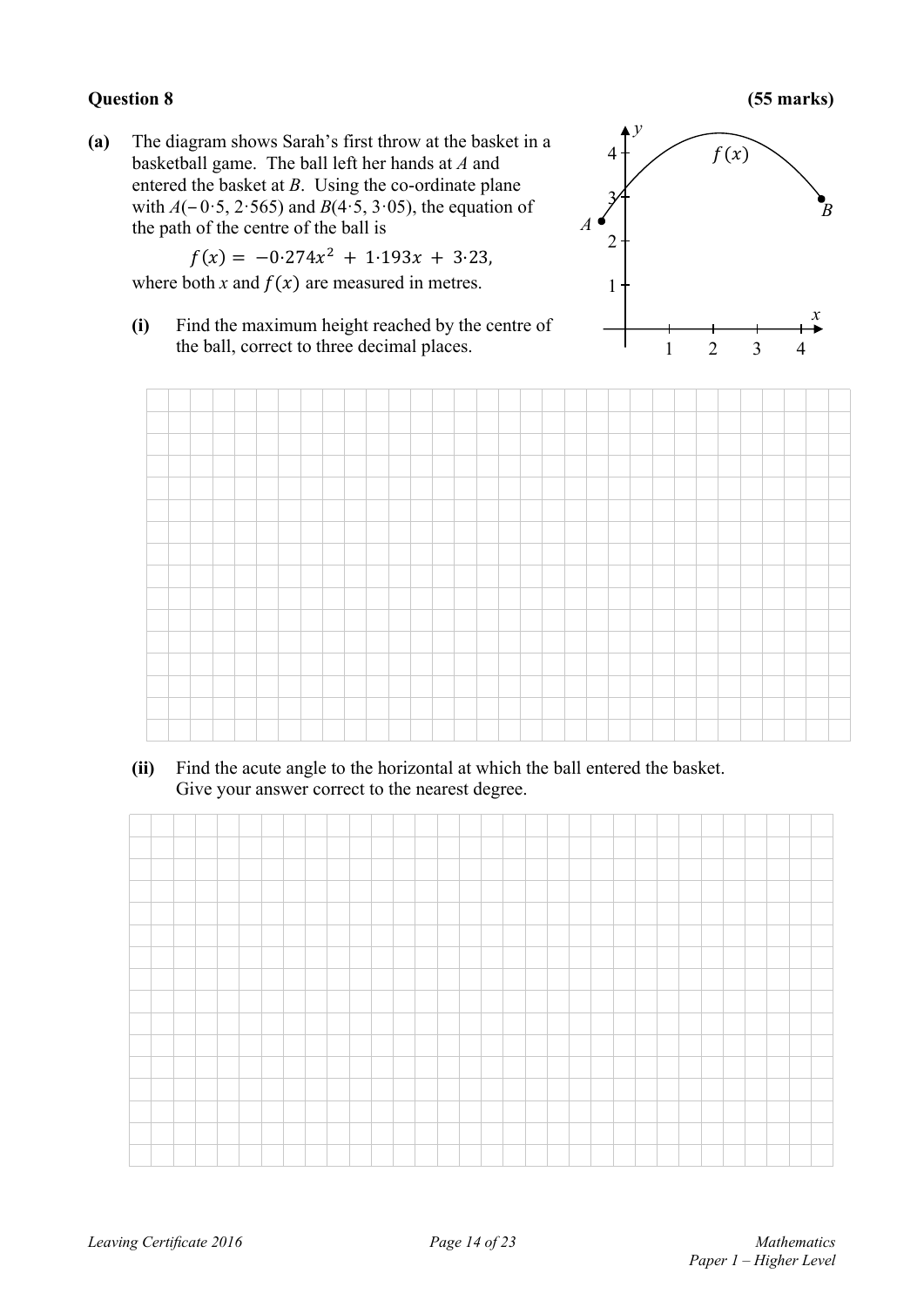

| Previous | Page | Running |
|----------|------|---------|
|          |      |         |
|          |      |         |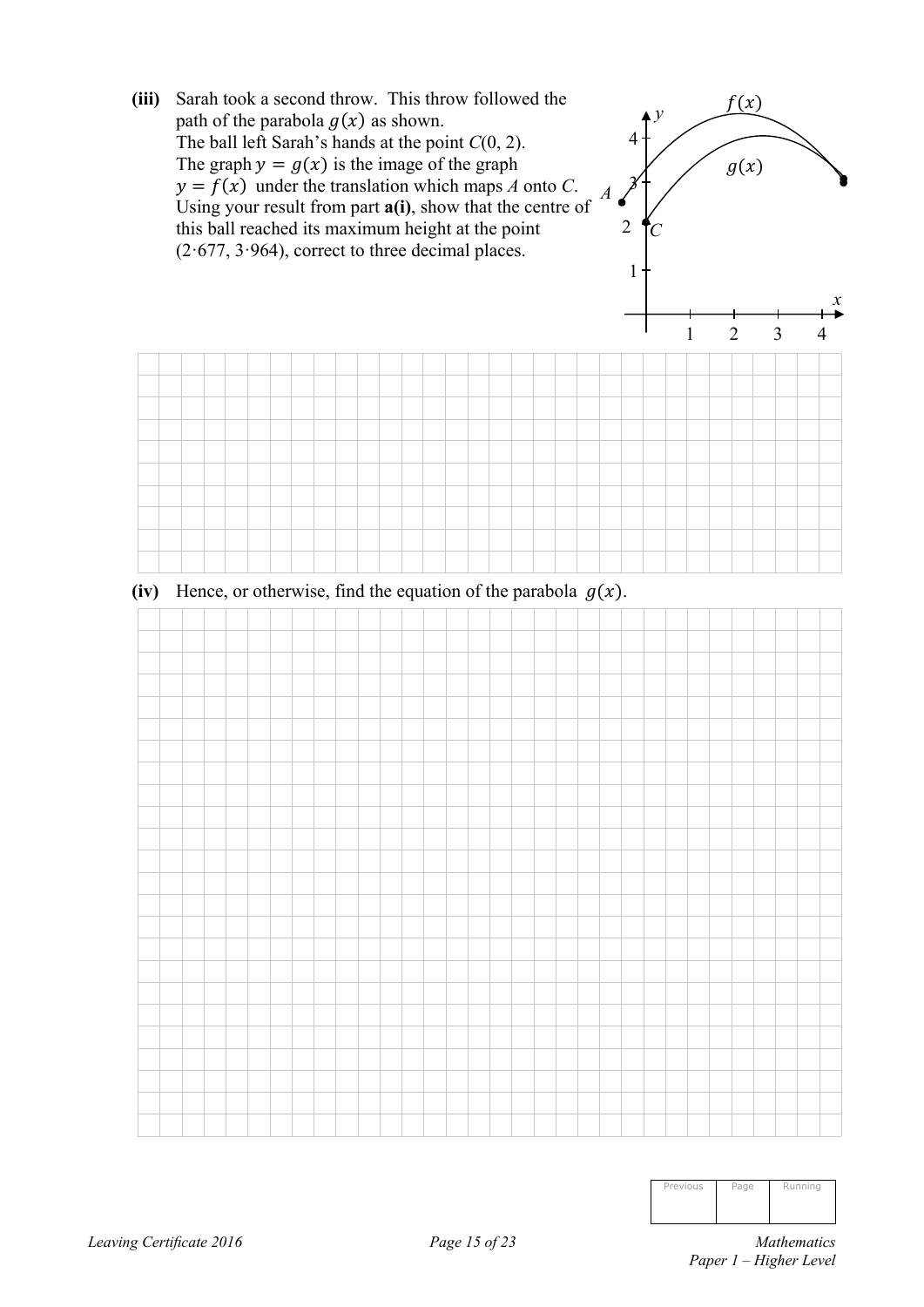**(b)** The heptathlon is an Olympic competition. It consists of seven events including the 200 m race and the javelin.The scoring system uses formulas to calculate a score for each event. The table below shows the formulas for two of the events and the values of constants used in these formulas, where  $x$  is the time taken (in seconds) or distance achieved (in metres) by the competitor and  $y$  is the number of points scored in the event.

| Event                | $\boldsymbol{x}$ | Formula          |         |      | $\mathcal{C}$ |
|----------------------|------------------|------------------|---------|------|---------------|
| $200 \text{ m}$ race | Time(s)          | $y = a(b - x)^c$ | 4.99087 | 42.5 | 1.81          |
| Javelin              | Distance $(m)$   | $y = a(x - b)^c$ | 15.9803 | 3.8  | 1.04          |

 **(i)** In the heptathlon, Jessica ran 200 m in 23·8 s and threw the javelin 58·2 m. Use the formulas in the table to find the number of points she scored in each of these events, correct to the nearest point.

| $200 \text{ m}$ – | Javelin |  |
|-------------------|---------|--|
|                   |         |  |
|                   |         |  |
|                   |         |  |
|                   |         |  |
|                   |         |  |
|                   |         |  |
|                   |         |  |
|                   |         |  |
|                   |         |  |

**(ii)** The world record distance for the javelin, in the heptathlon, would merit a score of 1295 points. Find the world record distance for the javelin, in the heptathlon, correct to two decimal places.

|  | and the contract of the contract of the contract of the contract of the contract of the contract of the contract of the contract of the contract of the contract of the contract of the contract of the contract of the contra |  |  |  |  |  |  |  |  |  |  |  |  |  |  |  |
|--|--------------------------------------------------------------------------------------------------------------------------------------------------------------------------------------------------------------------------------|--|--|--|--|--|--|--|--|--|--|--|--|--|--|--|
|  |                                                                                                                                                                                                                                |  |  |  |  |  |  |  |  |  |  |  |  |  |  |  |
|  |                                                                                                                                                                                                                                |  |  |  |  |  |  |  |  |  |  |  |  |  |  |  |
|  |                                                                                                                                                                                                                                |  |  |  |  |  |  |  |  |  |  |  |  |  |  |  |
|  |                                                                                                                                                                                                                                |  |  |  |  |  |  |  |  |  |  |  |  |  |  |  |
|  |                                                                                                                                                                                                                                |  |  |  |  |  |  |  |  |  |  |  |  |  |  |  |
|  |                                                                                                                                                                                                                                |  |  |  |  |  |  |  |  |  |  |  |  |  |  |  |
|  |                                                                                                                                                                                                                                |  |  |  |  |  |  |  |  |  |  |  |  |  |  |  |
|  |                                                                                                                                                                                                                                |  |  |  |  |  |  |  |  |  |  |  |  |  |  |  |
|  |                                                                                                                                                                                                                                |  |  |  |  |  |  |  |  |  |  |  |  |  |  |  |
|  |                                                                                                                                                                                                                                |  |  |  |  |  |  |  |  |  |  |  |  |  |  |  |
|  |                                                                                                                                                                                                                                |  |  |  |  |  |  |  |  |  |  |  |  |  |  |  |
|  |                                                                                                                                                                                                                                |  |  |  |  |  |  |  |  |  |  |  |  |  |  |  |
|  |                                                                                                                                                                                                                                |  |  |  |  |  |  |  |  |  |  |  |  |  |  |  |
|  |                                                                                                                                                                                                                                |  |  |  |  |  |  |  |  |  |  |  |  |  |  |  |
|  |                                                                                                                                                                                                                                |  |  |  |  |  |  |  |  |  |  |  |  |  |  |  |
|  |                                                                                                                                                                                                                                |  |  |  |  |  |  |  |  |  |  |  |  |  |  |  |
|  |                                                                                                                                                                                                                                |  |  |  |  |  |  |  |  |  |  |  |  |  |  |  |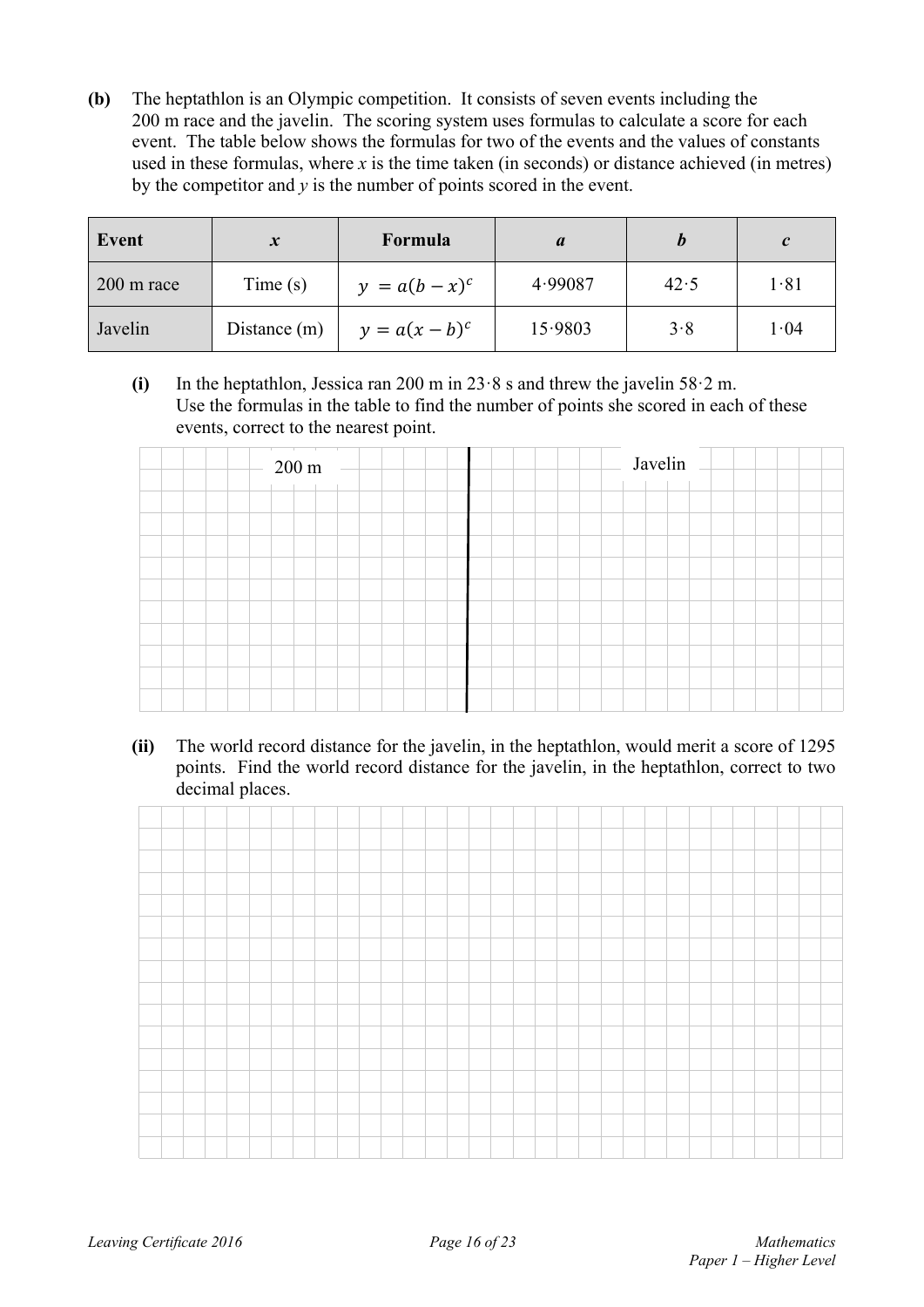**(iii)** The formula used to calculate the points for the 800 m race, in the heptathlon, is the same formula used for the 200 m race but with different constants. Jessica ran the 800 m race in 2 minutes and 1·84 seconds which merited 1087 points. If  $a = 0.11193$  and  $b = 254$  for the 800 m race, find the value of *c* for this event, correct to two decimal places.

| Previous | Page | Running |
|----------|------|---------|
|          |      |         |
|          |      |         |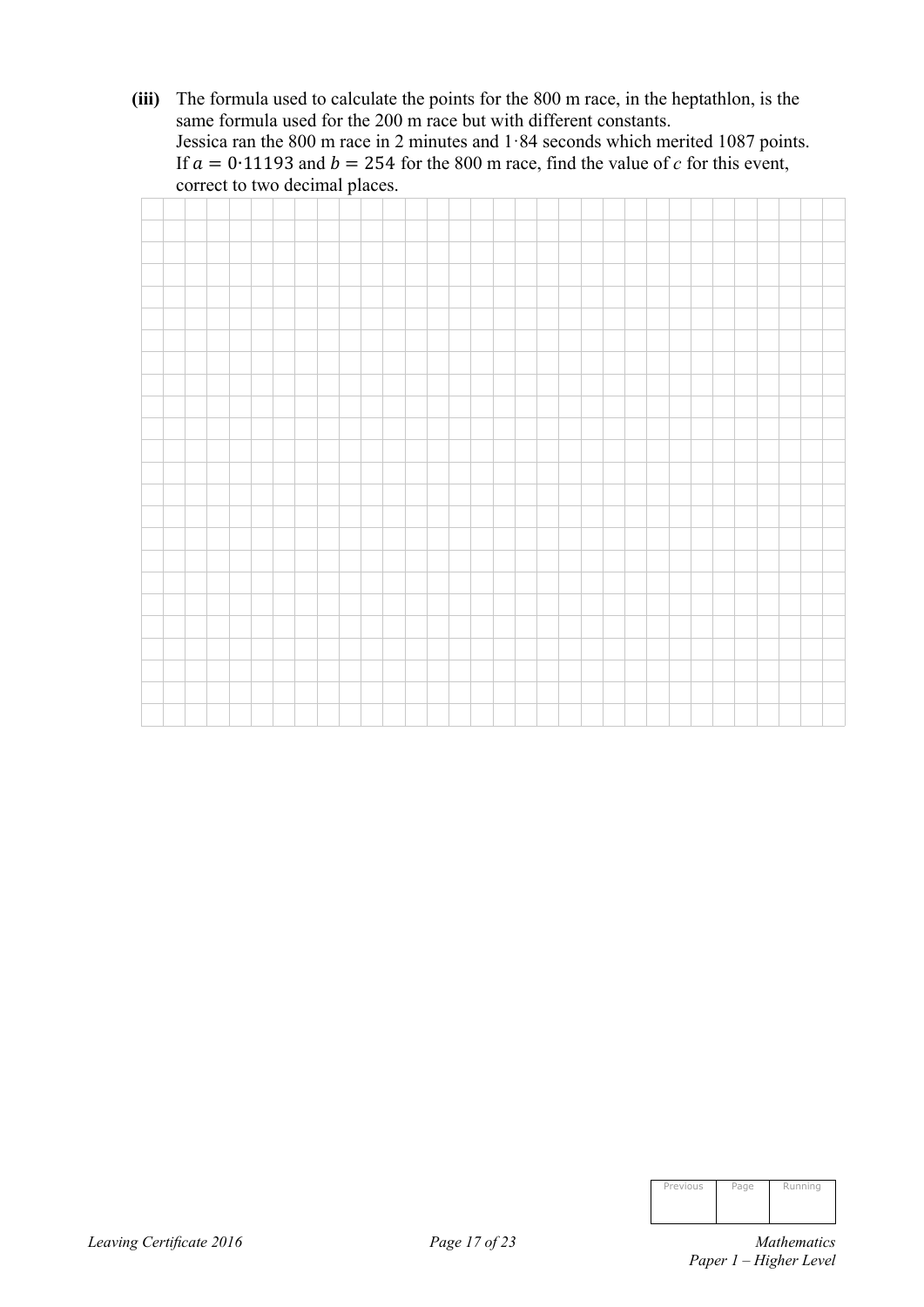### **Question 9 (55 marks)**

**(a)** At the first stage of a pattern, a point moves 4 units from the origin in the positive direction along the *x*-axis. For the second stage, it turns left and moves 2 units parallel to the *y*-axis. For the third stage, it turns left and moves 1 unit parallel to the *x*-axis.

 At each stage, after the first one, the point turns left and moves half the distance of the previous stage, as shown.



 **(i)** How many stages has the point completed when the total distance it has travelled, along its path, is 7·9375 units?



 **(ii)** Find the maximum distance the point can move, along its path, if it continues in this pattern indefinitely.

| and the property of the con- |  |  |  |  |  |  |  |  |  |  |  |  |  |  |  |  |
|------------------------------|--|--|--|--|--|--|--|--|--|--|--|--|--|--|--|--|
|                              |  |  |  |  |  |  |  |  |  |  |  |  |  |  |  |  |
|                              |  |  |  |  |  |  |  |  |  |  |  |  |  |  |  |  |
|                              |  |  |  |  |  |  |  |  |  |  |  |  |  |  |  |  |
|                              |  |  |  |  |  |  |  |  |  |  |  |  |  |  |  |  |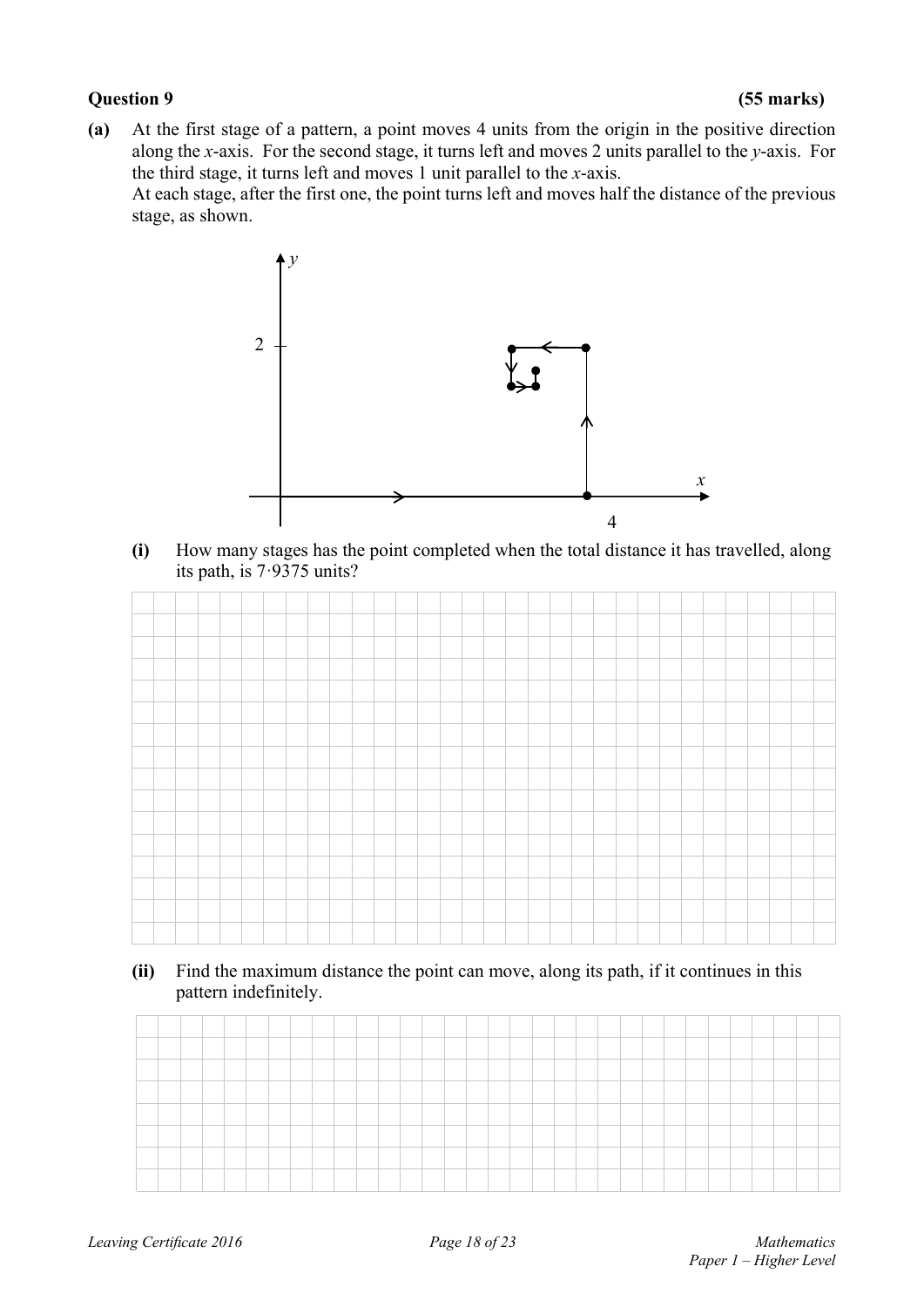**(iii)** Complete the second row of the table below showing the changes to the *x* co-ordinate, the first nine times the point moves to a new position. Hence, or otherwise, find the *x* co-ordinate and the *y* co-ordinate of the final position that the point is approaching, if it continues indefinitely in this pattern.

| <b>Stage</b>      | 1 <sup>st</sup> | 2 <sup>nd</sup> | 3 <sup>rd</sup> | 4 <sup>th</sup> | 5 <sup>th</sup> | 6 <sup>th</sup> | 7 <sup>th</sup> | 8 <sup>th</sup> | <b>Qth</b> |
|-------------------|-----------------|-----------------|-----------------|-----------------|-----------------|-----------------|-----------------|-----------------|------------|
| Change<br>$\ln x$ | $+4$            |                 | $-1$            |                 |                 |                 |                 |                 |            |
| Change<br>$\ln y$ |                 |                 |                 |                 |                 |                 |                 |                 |            |

| Previous | Page | Running |
|----------|------|---------|
|          |      |         |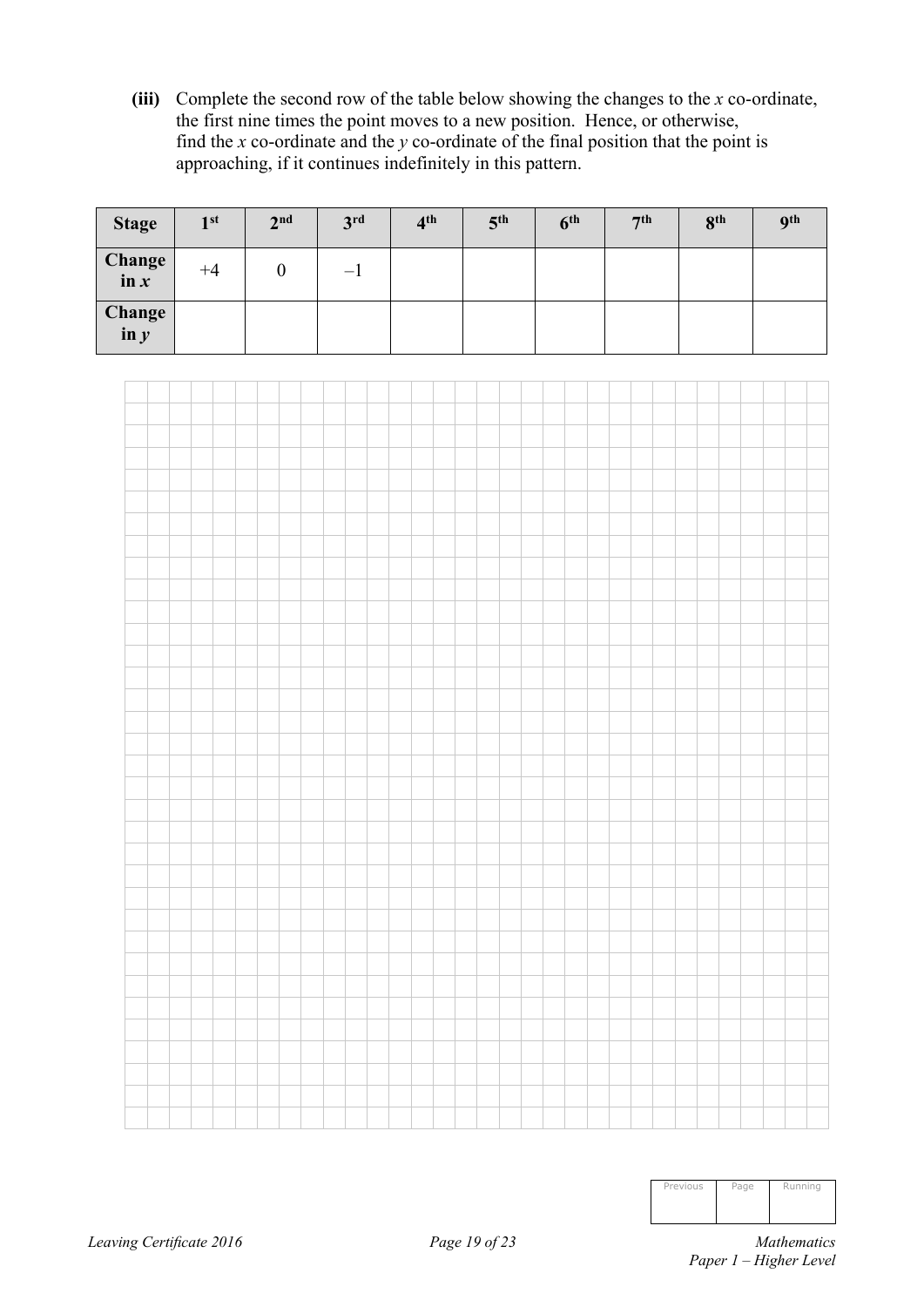- **(b)** A male bee comes from an unfertilised egg, i.e. he has a female parent but he does not have a male parent.A female bee comes from a fertilised egg, i.e. she has a female parent and a male parent.
	- **(i)** The following diagram shows the ancestors of a certain male bee. We identify his generation as *G*1 and our diagram goes back to *G*4. Continue the diagram to *G*5.

| $G_1$ | G <sub>2</sub>       | $\mathcal{G}_3$ | $G_4$                | $G_5$ |
|-------|----------------------|-----------------|----------------------|-------|
|       |                      |                 |                      |       |
|       |                      |                 | Female               |       |
|       |                      | Female          |                      |       |
| Male  | $\rightarrow$ Female |                 | Male                 |       |
|       |                      | Male            | $\rightarrow$ Female |       |
|       |                      |                 |                      |       |

**(ii)** The number of ancestors of this bee in each generation can be calculated by the formula

$$
G_{n+2}=G_{n+1}+G_n,
$$

where  $G_1 = 1$  and  $G_2 = 1$ , as in the diagram. Use this formula to calculate the number of ancestors in  $G_6$  and in  $G_7$ .

|  |  | $\mathsf{u}_6$ |  |  |  |  |  |  |  |  |  | $U_7$ |  |  |  |
|--|--|----------------|--|--|--|--|--|--|--|--|--|-------|--|--|--|
|  |  |                |  |  |  |  |  |  |  |  |  |       |  |  |  |
|  |  |                |  |  |  |  |  |  |  |  |  |       |  |  |  |
|  |  |                |  |  |  |  |  |  |  |  |  |       |  |  |  |
|  |  |                |  |  |  |  |  |  |  |  |  |       |  |  |  |

**(iii)** The number of ancestors in each generation can also be calculated by using the formula

$$
G_n = \frac{(1 + \sqrt{5})^n - (1 - \sqrt{5})^n}{2^n \sqrt{5}}.
$$

Use this formula to verify the number of ancestors in  $G_3$ .

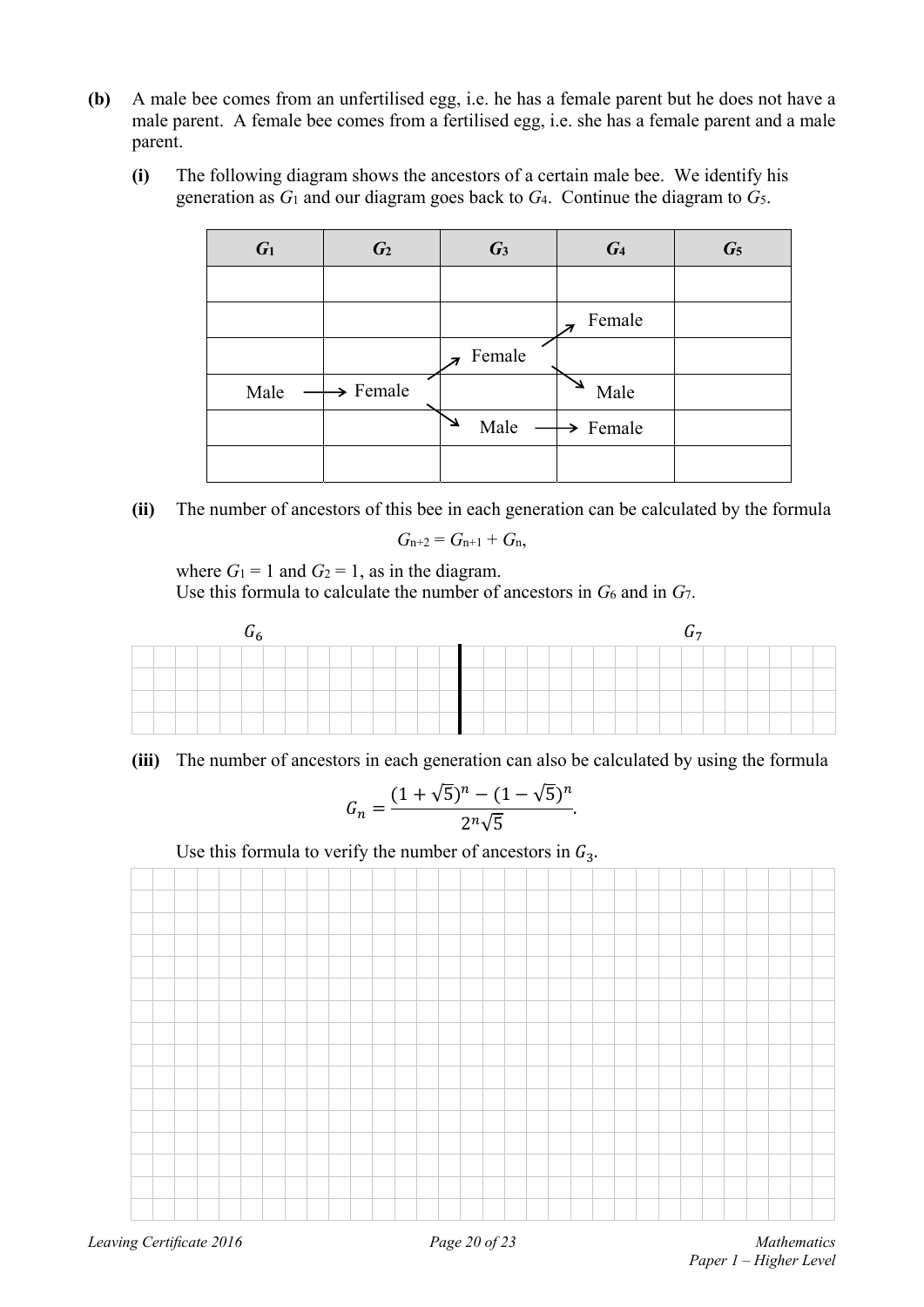### You may use this page for extra work.

|  |  |  |  |  |  |  |  |  |  |  |  |  | Previous | Page |  | Running |  |
|--|--|--|--|--|--|--|--|--|--|--|--|--|----------|------|--|---------|--|
|  |  |  |  |  |  |  |  |  |  |  |  |  |          |      |  |         |  |
|  |  |  |  |  |  |  |  |  |  |  |  |  |          |      |  |         |  |
|  |  |  |  |  |  |  |  |  |  |  |  |  |          |      |  |         |  |
|  |  |  |  |  |  |  |  |  |  |  |  |  |          |      |  |         |  |
|  |  |  |  |  |  |  |  |  |  |  |  |  |          |      |  |         |  |
|  |  |  |  |  |  |  |  |  |  |  |  |  |          |      |  |         |  |
|  |  |  |  |  |  |  |  |  |  |  |  |  |          |      |  |         |  |
|  |  |  |  |  |  |  |  |  |  |  |  |  |          |      |  |         |  |
|  |  |  |  |  |  |  |  |  |  |  |  |  |          |      |  |         |  |
|  |  |  |  |  |  |  |  |  |  |  |  |  |          |      |  |         |  |
|  |  |  |  |  |  |  |  |  |  |  |  |  |          |      |  |         |  |
|  |  |  |  |  |  |  |  |  |  |  |  |  |          |      |  |         |  |
|  |  |  |  |  |  |  |  |  |  |  |  |  |          |      |  |         |  |
|  |  |  |  |  |  |  |  |  |  |  |  |  |          |      |  |         |  |
|  |  |  |  |  |  |  |  |  |  |  |  |  |          |      |  |         |  |
|  |  |  |  |  |  |  |  |  |  |  |  |  |          |      |  |         |  |
|  |  |  |  |  |  |  |  |  |  |  |  |  |          |      |  |         |  |
|  |  |  |  |  |  |  |  |  |  |  |  |  |          |      |  |         |  |
|  |  |  |  |  |  |  |  |  |  |  |  |  |          |      |  |         |  |
|  |  |  |  |  |  |  |  |  |  |  |  |  |          |      |  |         |  |
|  |  |  |  |  |  |  |  |  |  |  |  |  |          |      |  |         |  |
|  |  |  |  |  |  |  |  |  |  |  |  |  |          |      |  |         |  |
|  |  |  |  |  |  |  |  |  |  |  |  |  |          |      |  |         |  |
|  |  |  |  |  |  |  |  |  |  |  |  |  |          |      |  |         |  |
|  |  |  |  |  |  |  |  |  |  |  |  |  |          |      |  |         |  |
|  |  |  |  |  |  |  |  |  |  |  |  |  |          |      |  |         |  |
|  |  |  |  |  |  |  |  |  |  |  |  |  |          |      |  |         |  |
|  |  |  |  |  |  |  |  |  |  |  |  |  |          |      |  |         |  |
|  |  |  |  |  |  |  |  |  |  |  |  |  |          |      |  |         |  |
|  |  |  |  |  |  |  |  |  |  |  |  |  |          |      |  |         |  |
|  |  |  |  |  |  |  |  |  |  |  |  |  |          |      |  |         |  |
|  |  |  |  |  |  |  |  |  |  |  |  |  |          |      |  |         |  |
|  |  |  |  |  |  |  |  |  |  |  |  |  |          |      |  |         |  |
|  |  |  |  |  |  |  |  |  |  |  |  |  |          |      |  |         |  |
|  |  |  |  |  |  |  |  |  |  |  |  |  |          |      |  |         |  |
|  |  |  |  |  |  |  |  |  |  |  |  |  |          |      |  |         |  |
|  |  |  |  |  |  |  |  |  |  |  |  |  |          |      |  |         |  |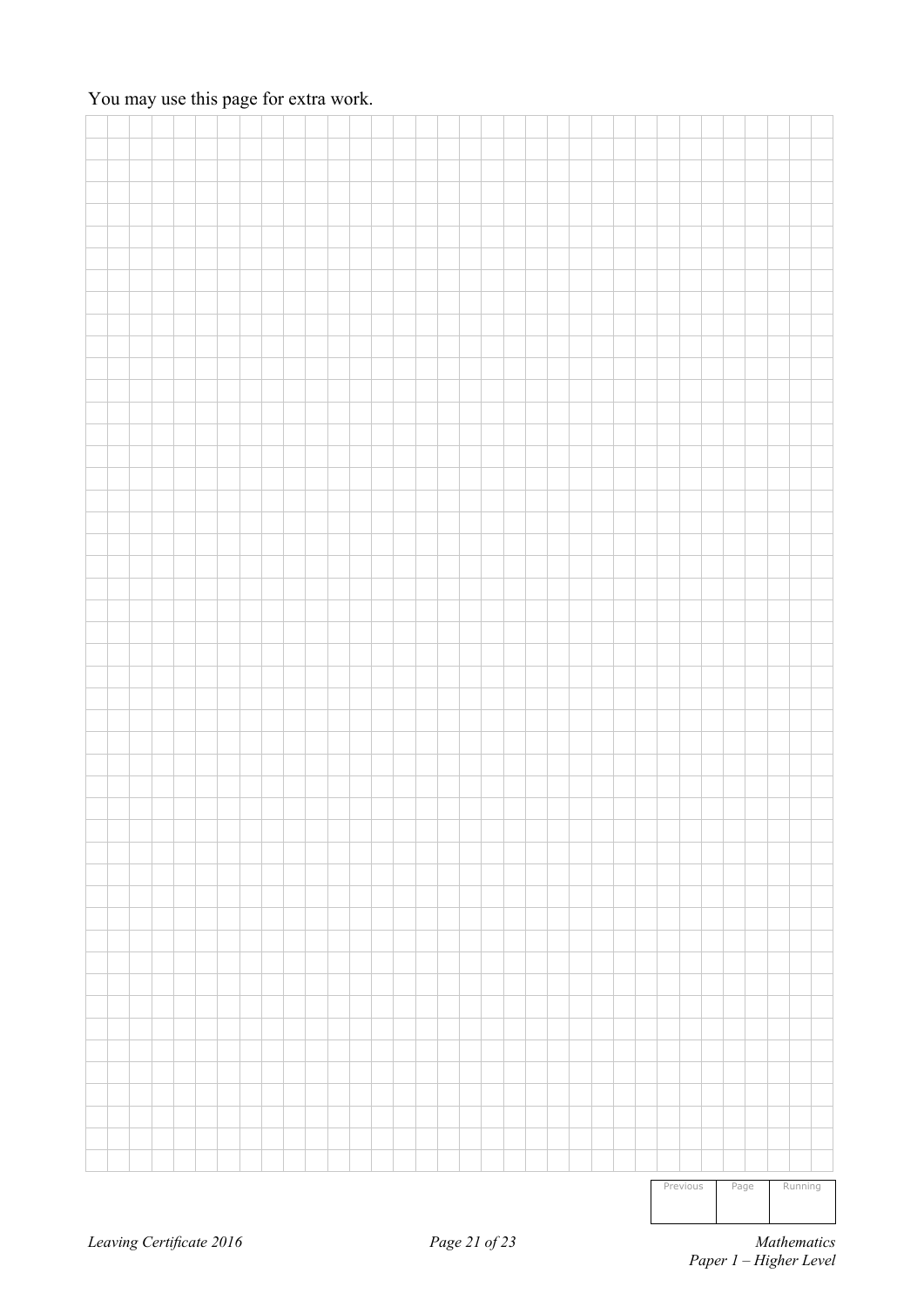### You may use this page for extra work.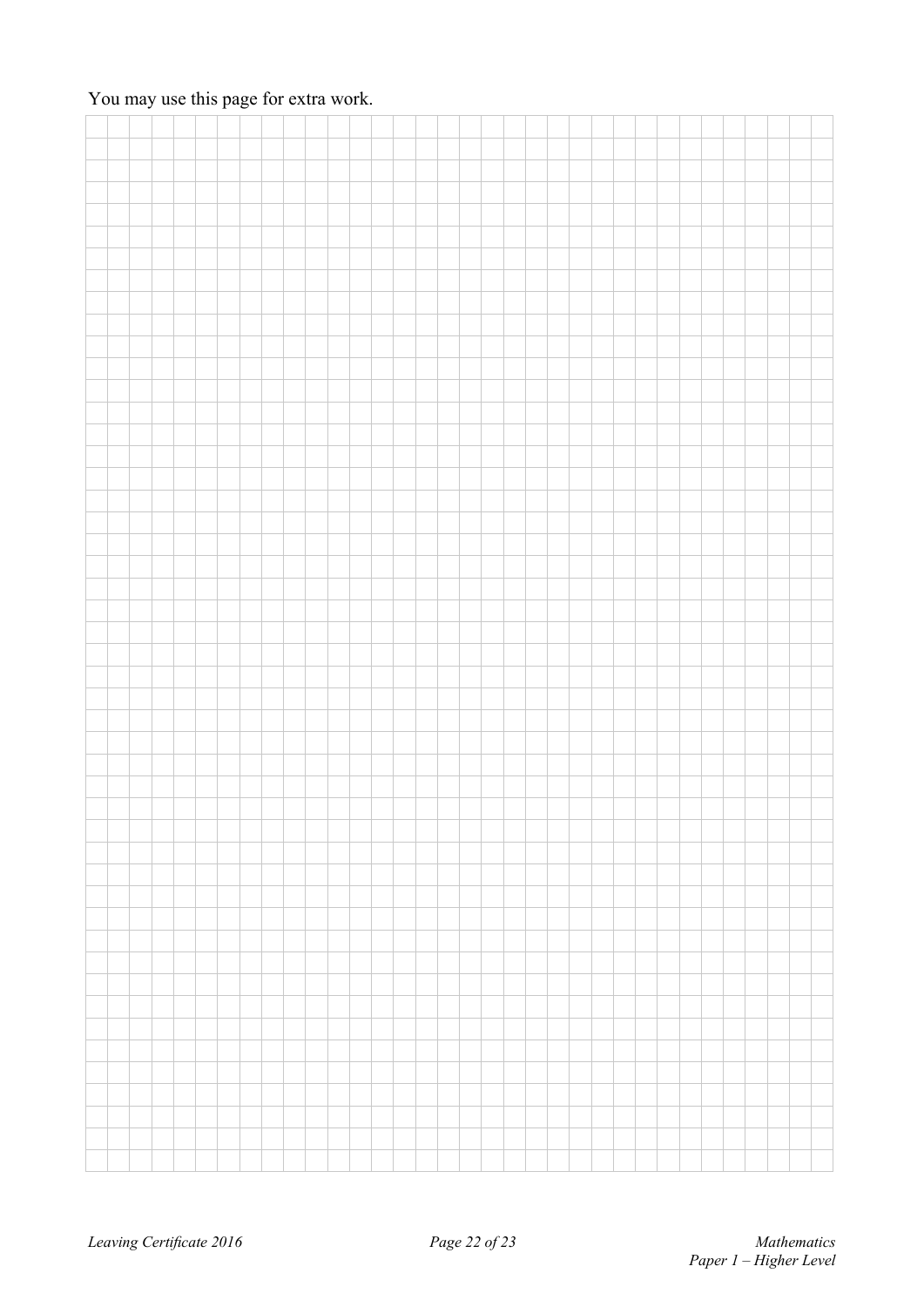### You may use this page for extra work.

|  |  |  |  |  |  |  |  |  |  |  |  |  |  | Previous |  | Page |  | Running |  |
|--|--|--|--|--|--|--|--|--|--|--|--|--|--|----------|--|------|--|---------|--|
|  |  |  |  |  |  |  |  |  |  |  |  |  |  |          |  |      |  |         |  |
|  |  |  |  |  |  |  |  |  |  |  |  |  |  |          |  |      |  |         |  |